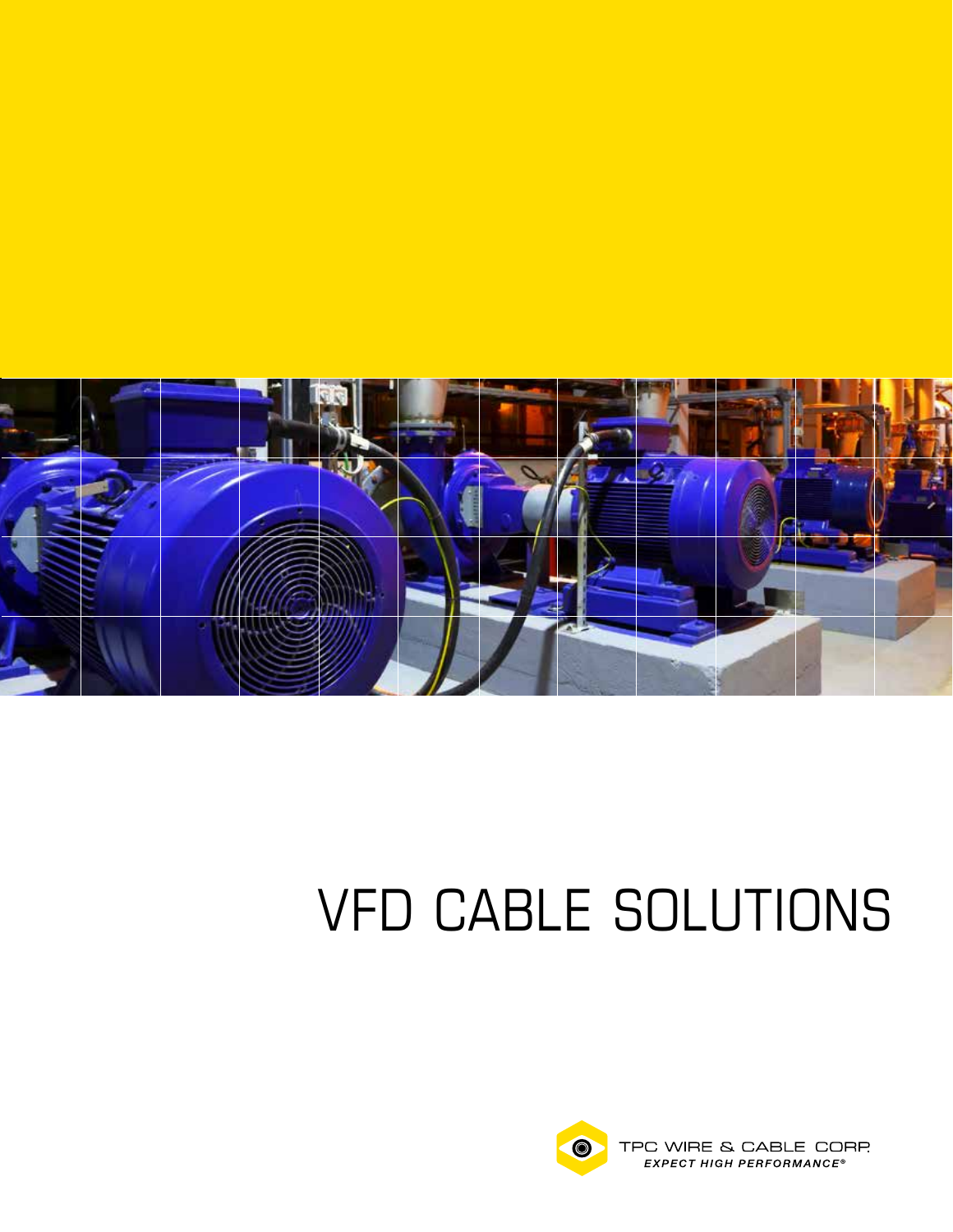# Cable Solutions for Variable Frequency Drives

TPC Wire & Cable is a leading supplier of high-performance wire, cable, and connector assemblies designed to withstand impact, abrasion, continuous flexing, caustic chemicals, and extreme temperatures. Our products persist in the most difficult applications, which reduces your unplanned downtime and associated costs. VFD applications are well known for their harsh, electrically noisy environments that cause faults and failures. Our VFD cables are engineered to overcome the challenges, allowing customers to receive the full benefit of their system.

## Unique Concerns with VFD Motors

Because VFDs operate at high-frequency switching speeds, there is always potential for reflected waves, EMI noise, and common-mode voltage that wreak havoc on equipment. Choosing the right cable reduces these concerns.

- **Problem:** Reflected waves and voltage spikes (up to 1500+ volts!) that create corona effects, which degrade insulation and lead to cable failure
- **Solution:** Cable insulation system designed for higher voltage potential and materials chosen to reduce electrical stress

Problem: Electro-magnetic (EMI) noise radiates and interferes with equipment

- **Solution:** Cable shielding that reduces the effects of radiated electrical noise and foil/braid combination for most effective shielding
- **Problem:** Common-mode or stray voltage that causes pitting of the bearings and motor damage
- Solution: Cable shield system that provides a low impedence path to ground, which prevents stray voltage from finding a path through the motor

#### 3 Reasons to Choose TPC Over Commodity Cable

| <b>ATTRIBUTES</b>      | TPC                                                                                                                    | <b>COMMODITY</b>                                                            |
|------------------------|------------------------------------------------------------------------------------------------------------------------|-----------------------------------------------------------------------------|
| <b>Braid Shields</b>   | Tinned copper braid shields<br>that greatly improve flexibility<br>and ease-of-use                                     | Copper tape shield that's<br>stiff and difficult to bend in<br>tight spaces |
| <b>Voltage Ratings</b> | Withstands corona voltages<br>up tp 2,000 V                                                                            | Lower ratings that may be<br>insufficient even with a<br>480 V system       |
| Jacket Life            | Specially compounded jacket<br>designed to hold up in harsh<br>industrial environments for<br>extended periods of time | Simple PVC jacket prone<br>to failure                                       |

## CASE STUDY: VFD Cable Reduces Motor Failure

#### PROBLEM:

A global manufacturer of structural metal components serving automotive OEMs was experiencing problems with the cable powering its motor. The cable was failing every four months due to environmental abuse from flexing, abrasion, and exposure to chemicals. For each instance of failure, the cost to replace the cable was \$580 in product and labor plus 1 hour of downtime, which added up significantly over time.

#### SOLUTION:

The TPC representative recommended Trex-Onics® VFD Shielded Power Cable with a male-to-female six pole rectangular connector assembly.

TPC's cable assemblies are built to handle the harshest environments. The custom length Trex-Onics<sup>®</sup> cable designed for industrial applications where flexing, abrasion, impact, and oil are present, coupled with the requested rectangular connector, created a rugged end-to-end solution.

#### RESULT:

TPC's Trex-Onics® VFD Shielded Power Cable Assembly was installed in the unit. After 21 months, the cable assembly was still holding up well in the environment. The total cost in products and labor for TPC's solution was just \$787 compared to \$3,060 the customer would've spent repairing/ replacing the commodity product. Plus, the customer was able to minimize downtime and actually gained 5 hours of production time.

> *Source: TPC Cost Value Analysis Report #3356*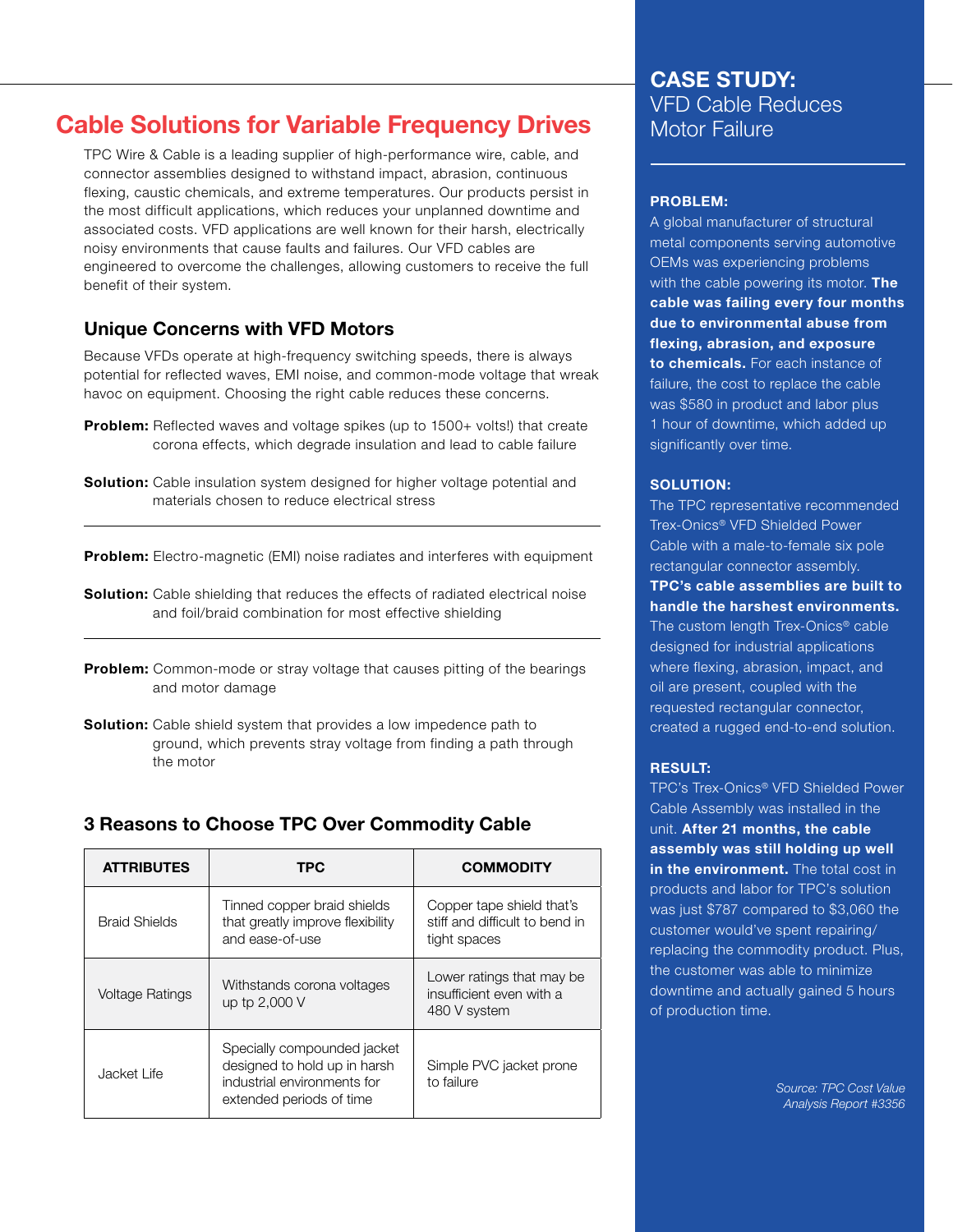# Featured Products



#### Super-Trex® VFD Shielded Power Cable

- Features a heavy-duty jacket that provides protection against abrasion, impact, oil, chemicals, heat and flame.
- Constructed with both a foil and braid shield and will withstand corona voltages up to 2,000 volts.
- Symmetrical ground wires are used to reduce the effect of common-mode-voltage noise.
- Ideal for harsh environment VFD applications where a longer lasting cable is desired.



#### Trex-Onics® Low Capacitance VFD Shielded Power Cable

- A heavy-duty tinned copper braid protects equipment and motor from damage and provides a shield against EM and RF noise and interference, and a low impedance path to ground.
- Finely stranded copper conductors extend conductor life in dynamic applications and are alpha-numerically marked for ease of identification.
- The oil resistant insulation system offers high dielectric, tensile and mechanical properties.



#### Trex-Onics® Hybrid Motor Cable

- A heavy-duty tinned copper braid protects equipment and motor from damage and provides a shield against EM and RF noise and interference, and a low impedance path to ground.
- Finely stranded copper conductors extend conductor life in dynamic applications and are alpha-numerically marked for ease of identification.
- The oil resistant insulation system offers high dielectric, tensile and mechanical properties.

# Connector Assemblies



## Molded & Mechanical Connector Assemblies

- Designed with a fully molded backend (mechanical options also available), these connector assemblies withstand abuse caused by continuous flexing and pulling
- The M23 insert offering is versatile in design, accommodating both signal and power applications ranging from 28-14 AWG.
- The M23 interface is used as the preferred connection in many motor and drive applications and offers both the threaded and quick bayonet locking systems.
- TPC's engineering group offers custom pinouts and wiring capabilities with numerous cable products at any length.

## The Importance of Cable Selection

Choosing and installing cable specifically designed for variable frequency drives mitigates the challenges. By managing amp load, minimizing voltage drop, reducing the effects of electrical noise, providing a shield to diminish radiated noise, and providing a ground for reducing shock hazards, you are protecting your investment in motor equipment and cables.